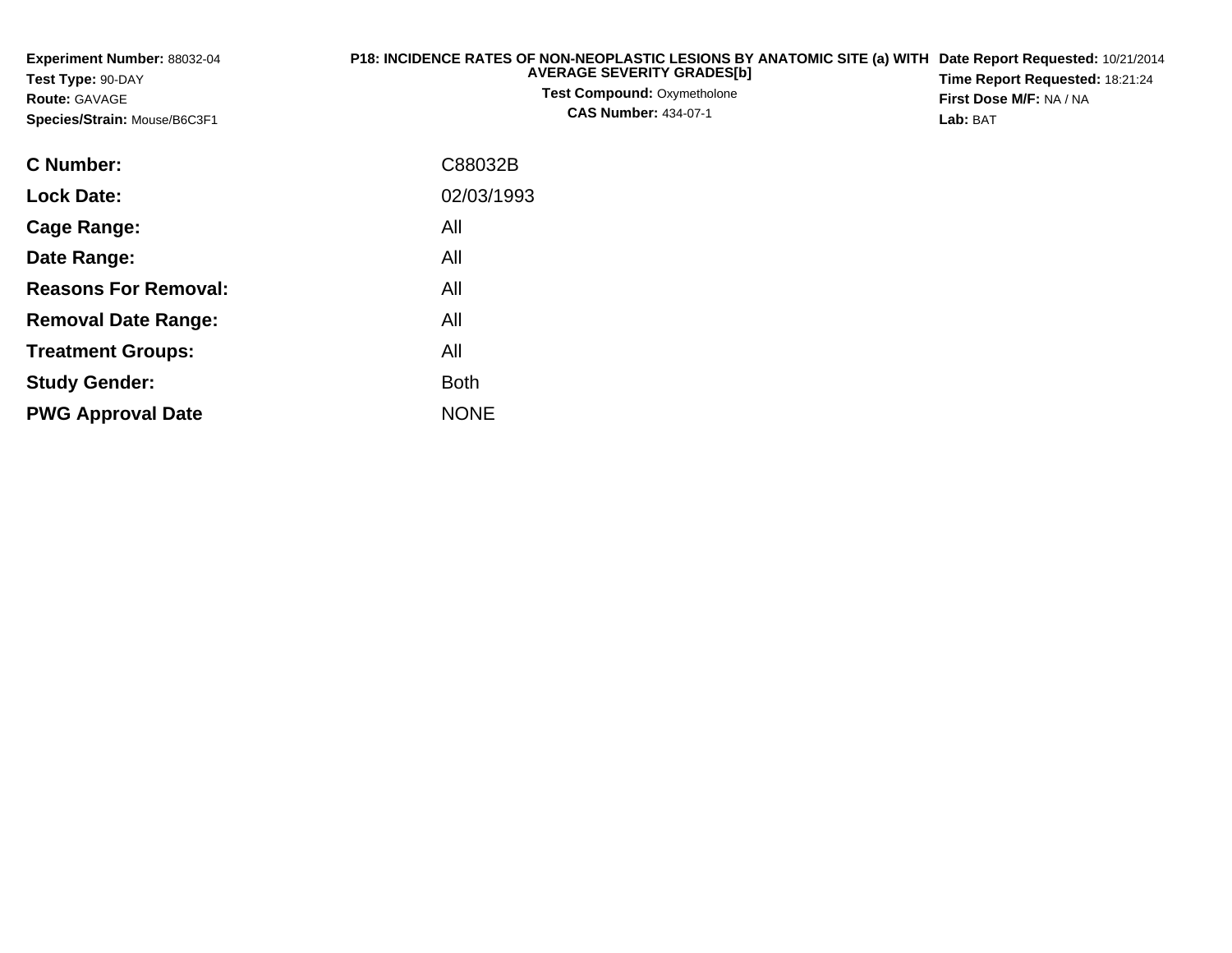| Experiment Number: 88032-04<br>Test Type: 90-DAY<br>Route: GAVAGE<br>Species/Strain: Mouse/B6C3F1 |         | P18: INCIDENCE RATES OF NON-NEOPLASTIC LESIONS BY ANATOMIC SITE (a) WITH Date Report Requested: 10/21/2014<br>Time Report Requested: 18:21:24<br>First Dose M/F: NA / NA<br>Lab: BAT |                     |                     |                      |                      |
|---------------------------------------------------------------------------------------------------|---------|--------------------------------------------------------------------------------------------------------------------------------------------------------------------------------------|---------------------|---------------------|----------------------|----------------------|
| <b>B6C3F1 Mouse MALE</b>                                                                          | 0 MG/KG | <b>MG/KG</b><br>160                                                                                                                                                                  | <b>MG/KG</b><br>320 | <b>MG/KG</b><br>630 | <b>MG/KG</b><br>1250 | <b>MG/KG</b><br>2500 |
| <b>Disposition Summary</b>                                                                        |         |                                                                                                                                                                                      |                     |                     |                      |                      |
| <b>Animals Initially In Study</b><br><b>Early Deaths</b><br><b>Survivors</b>                      | 10      | 10                                                                                                                                                                                   | 10                  | 10                  | 10                   | 10                   |
| <b>Terminal Sacrifice</b>                                                                         | 10      | 10                                                                                                                                                                                   | 10                  | 10                  | 10                   | 10                   |
| <b>Animals Examined Microscopically</b>                                                           | 10      |                                                                                                                                                                                      |                     |                     |                      | 10                   |
| <b>ALIMENTARY SYSTEM</b>                                                                          |         |                                                                                                                                                                                      |                     |                     |                      |                      |
| Esophagus                                                                                         | (10)    | (0)                                                                                                                                                                                  | (0)                 | (0)                 | (0)                  | (10)                 |
| Gallbladder                                                                                       | (10)    | (0)                                                                                                                                                                                  | (0)                 | (0)                 | (0)                  | (10)                 |
| Intestine Large, Cecum                                                                            | (10)    | (0)                                                                                                                                                                                  | (0)                 | (0)                 | (0)                  | (10)                 |
| Intestine Large, Colon                                                                            | (10)    | (0)                                                                                                                                                                                  | (0)                 | (0)                 | (0)                  | (10)                 |
| Intestine Large, Rectum                                                                           | (10)    | (0)                                                                                                                                                                                  | (0)                 | (0)                 | (0)                  | (10)                 |
| Intestine Small, Duodenum                                                                         | (10)    | (0)                                                                                                                                                                                  | (0)                 | (0)                 | (0)                  | (10)                 |
| Intestine Small, Ileum                                                                            | (10)    | (0)                                                                                                                                                                                  | (0)                 | (0)                 | (0)                  | (10)                 |
| Intestine Small, Jejunum                                                                          | (10)    | (0)                                                                                                                                                                                  | (0)                 | (0)                 | (0)                  | (10)                 |
| Liver                                                                                             | (10)    | (0)                                                                                                                                                                                  | (0)                 | (0)                 | (0)                  | (10)                 |
| Pancreas                                                                                          | (10)    | (0)                                                                                                                                                                                  | (0)                 | (0)                 | (0)                  | (10)                 |
| <b>Salivary Glands</b>                                                                            | (10)    | (0)                                                                                                                                                                                  | (0)                 | (0)                 | (0)                  | (10)                 |
| Stomach, Forestomach                                                                              | (10)    | (0)                                                                                                                                                                                  | (0)                 | (0)                 | (0)                  | (10)                 |
| Epithelium, Hyperplasia, Focal                                                                    |         |                                                                                                                                                                                      |                     |                     |                      | 1[3.0]               |
| Stomach, Glandular                                                                                | (10)    | (0)                                                                                                                                                                                  | (0)                 | (0)                 | (0)                  | (10)                 |
| Epithelium, Mineralization                                                                        |         |                                                                                                                                                                                      |                     |                     |                      | 2[1.0]               |
| CARDIOVASCULAR SYSTEM                                                                             |         |                                                                                                                                                                                      |                     |                     |                      |                      |
| <b>Blood Vessel</b>                                                                               | (10)    | (0)                                                                                                                                                                                  | (0)                 | (0)                 | (0)                  | (10)                 |
| Heart                                                                                             | (10)    | (0)                                                                                                                                                                                  | (0)                 | (0)                 | (0)                  | (10)                 |
| <b>ENDOCRINE SYSTEM</b>                                                                           |         |                                                                                                                                                                                      |                     |                     |                      |                      |
| <b>Adrenal Cortex</b>                                                                             | (10)    | (0)                                                                                                                                                                                  | (0)                 | (0)                 | (0)                  | (10)                 |

a - Number of animals examined microscopically at site and number of animals with lesion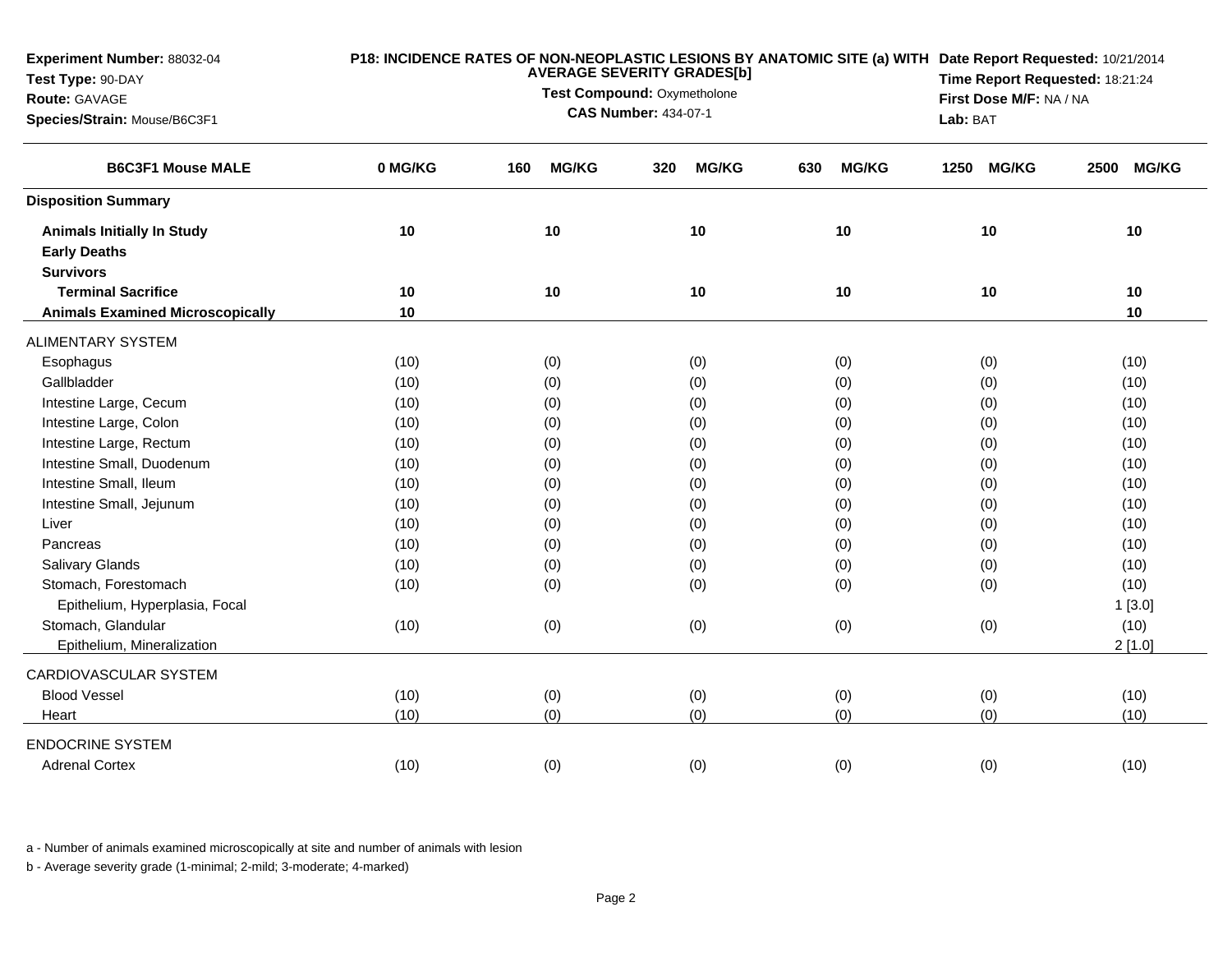| Experiment Number: 88032-04<br>Test Type: 90-DAY         |         | P18: INCIDENCE RATES OF NON-NEOPLASTIC LESIONS BY ANATOMIC SITE (a) WITH Date Report Requested: 10/21/2014<br><b>AVERAGE SEVERITY GRADES[b]</b> |              |     |              |     |              | Time Report Requested: 18:21:24 |                         |      |              |
|----------------------------------------------------------|---------|-------------------------------------------------------------------------------------------------------------------------------------------------|--------------|-----|--------------|-----|--------------|---------------------------------|-------------------------|------|--------------|
| Route: GAVAGE                                            |         | Test Compound: Oxymetholone                                                                                                                     |              |     |              |     |              |                                 | First Dose M/F: NA / NA |      |              |
| Species/Strain: Mouse/B6C3F1<br><b>B6C3F1 Mouse MALE</b> |         | <b>CAS Number: 434-07-1</b>                                                                                                                     |              |     |              |     |              |                                 | Lab: BAT                |      |              |
|                                                          | 0 MG/KG | 160                                                                                                                                             | <b>MG/KG</b> | 320 | <b>MG/KG</b> | 630 | <b>MG/KG</b> | 1250                            | <b>MG/KG</b>            | 2500 | <b>MG/KG</b> |
| <b>Adrenal Medulla</b>                                   | (10)    |                                                                                                                                                 | (0)          |     | (0)          |     | (0)          |                                 | (0)                     |      | (10)         |
| Islets, Pancreatic                                       | (10)    |                                                                                                                                                 | (0)          |     | (0)          |     | (0)          |                                 | (0)                     |      | (10)         |
| Parathyroid Gland                                        | (9)     |                                                                                                                                                 | (0)          |     | (0)          |     | (0)          |                                 | (0)                     |      | (5)          |
| <b>Pituitary Gland</b>                                   | (8)     |                                                                                                                                                 | (0)          |     | (0)          |     | (0)          |                                 | (0)                     |      | (10)         |
| <b>Thyroid Gland</b>                                     | (10)    |                                                                                                                                                 | (0)          |     | (0)          |     | (0)          |                                 | (0)                     |      | (10)         |
| <b>GENERAL BODY SYSTEM</b>                               |         |                                                                                                                                                 |              |     |              |     |              |                                 |                         |      |              |
| None                                                     |         |                                                                                                                                                 |              |     |              |     |              |                                 |                         |      |              |
| <b>GENITAL SYSTEM</b>                                    |         |                                                                                                                                                 |              |     |              |     |              |                                 |                         |      |              |
| Epididymis                                               | (10)    |                                                                                                                                                 | (0)          |     | (0)          |     | (0)          |                                 | (0)                     |      | (10)         |
| <b>Preputial Gland</b>                                   | (10)    |                                                                                                                                                 | (0)          |     | (0)          |     | (0)          |                                 | (0)                     |      | (10)         |
| Prostate                                                 | (10)    |                                                                                                                                                 | (0)          |     | (0)          |     | (0)          |                                 | (0)                     |      | (10)         |
| Seminal Vesicle                                          | (10)    |                                                                                                                                                 | (0)          |     | (0)          |     | (0)          |                                 | (0)                     |      | (10)         |
| Testes                                                   | (10)    |                                                                                                                                                 | (0)          |     | (0)          |     | (0)          |                                 | (0)                     |      | (10)         |
| <b>HEMATOPOIETIC SYSTEM</b>                              |         |                                                                                                                                                 |              |     |              |     |              |                                 |                         |      |              |
| <b>Bone Marrow</b>                                       | (10)    |                                                                                                                                                 | (0)          |     | (0)          |     | (0)          |                                 | (0)                     |      | (10)         |
| Lymph Node, Mandibular                                   | (10)    |                                                                                                                                                 | (0)          |     | (0)          |     | (0)          |                                 | (0)                     |      | (10)         |
| Lymph Node, Mesenteric                                   | (9)     |                                                                                                                                                 | (0)          |     | (0)          |     | (0)          |                                 | (0)                     |      | (10)         |
| Spleen                                                   | (10)    |                                                                                                                                                 | (0)          |     | (0)          |     | (0)          |                                 | (0)                     |      | (10)         |
| Thymus                                                   | (10)    |                                                                                                                                                 | (0)          |     | (0)          |     | (0)          |                                 | (0)                     |      | (9)          |
| <b>INTEGUMENTARY SYSTEM</b>                              |         |                                                                                                                                                 |              |     |              |     |              |                                 |                         |      |              |
| Skin                                                     | (10)    |                                                                                                                                                 | (0)          |     | (0)          |     | (0)          |                                 | (0)                     |      | (10)         |
| MUSCULOSKELETAL SYSTEM                                   |         |                                                                                                                                                 |              |     |              |     |              |                                 |                         |      |              |
| <b>Bone</b>                                              | (10)    |                                                                                                                                                 | (0)          |     | (0)          |     | (0)          |                                 | (0)                     |      | (10)         |
| NERVOUS SYSTEM                                           |         |                                                                                                                                                 |              |     |              |     |              |                                 |                         |      |              |
| <b>Brain</b>                                             | (10)    |                                                                                                                                                 | (0)          |     | (0)          |     | (0)          |                                 | (0)                     |      | (10)         |
|                                                          |         |                                                                                                                                                 |              |     |              |     |              |                                 |                         |      |              |

RESPIRATORY SYSTEM

a - Number of animals examined microscopically at site and number of animals with lesion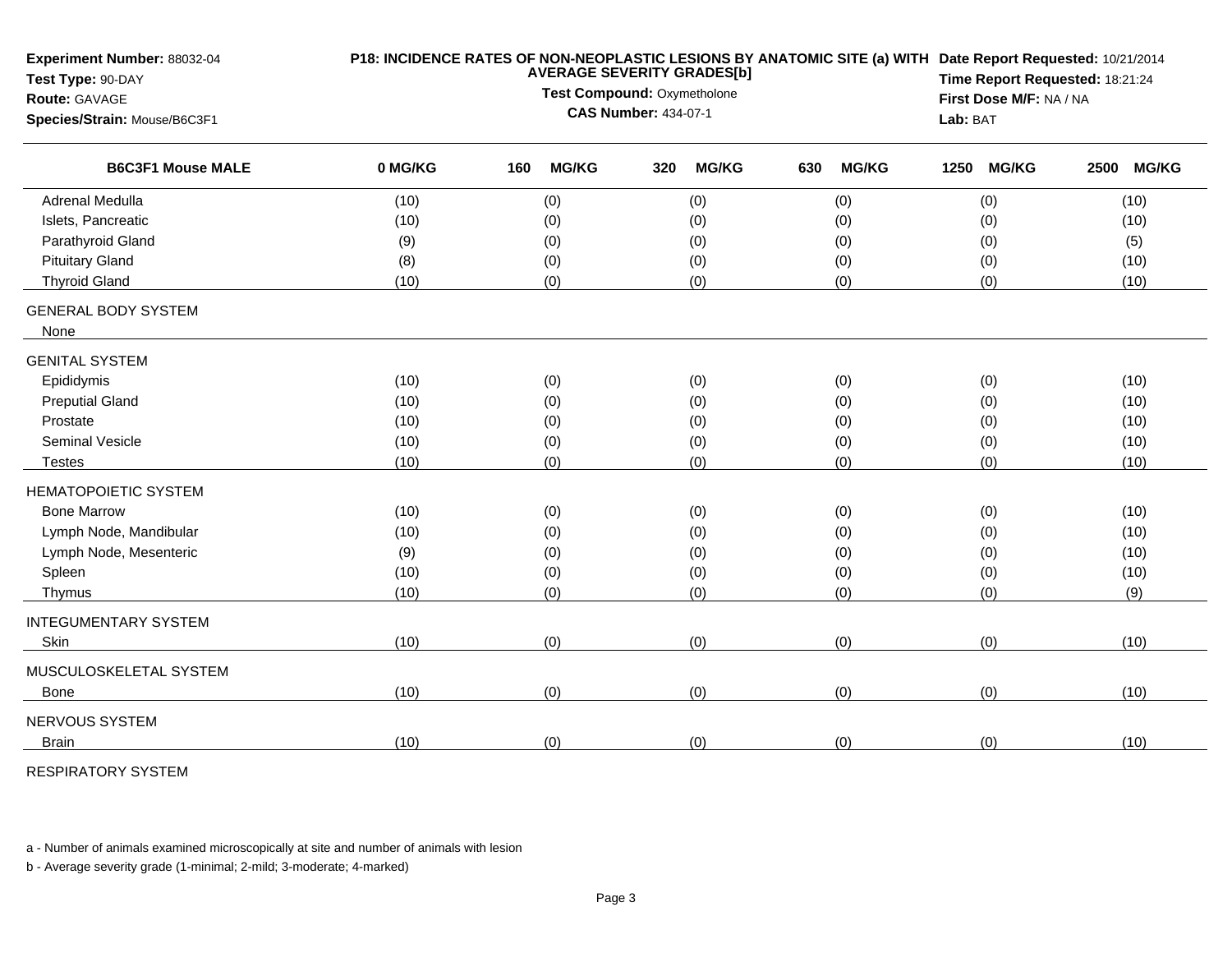| Experiment Number: 88032-04<br>Test Type: 90-DAY<br><b>Route: GAVAGE</b><br>Species/Strain: Mouse/B6C3F1 | P18: INCIDENCE RATES OF NON-NEOPLASTIC LESIONS BY ANATOMIC SITE (a) WITH<br>Date Report Requested: 10/21/2014<br><b>AVERAGE SEVERITY GRADES[b]</b><br>Time Report Requested: 18:21:24<br><b>Test Compound: Oxymetholone</b><br>First Dose M/F: NA / NA<br><b>CAS Number: 434-07-1</b><br>Lab: BAT |                     |                     |                     |                      |                      |  |
|----------------------------------------------------------------------------------------------------------|---------------------------------------------------------------------------------------------------------------------------------------------------------------------------------------------------------------------------------------------------------------------------------------------------|---------------------|---------------------|---------------------|----------------------|----------------------|--|
| <b>B6C3F1 Mouse MALE</b>                                                                                 | 0 MG/KG                                                                                                                                                                                                                                                                                           | <b>MG/KG</b><br>160 | <b>MG/KG</b><br>320 | 630<br><b>MG/KG</b> | <b>MG/KG</b><br>1250 | <b>MG/KG</b><br>2500 |  |
| Lung                                                                                                     | (10)                                                                                                                                                                                                                                                                                              | (0)                 | (0)                 | (0)                 | (0)                  | (10)                 |  |
| Nose                                                                                                     | (10)                                                                                                                                                                                                                                                                                              | (0)                 | (0)                 | (0)                 | (0)                  | (10)                 |  |
| Trachea                                                                                                  | (10)                                                                                                                                                                                                                                                                                              | (0)                 | (0)                 | (0)                 | (0)                  | (10)                 |  |
| SPECIAL SENSES SYSTEM                                                                                    |                                                                                                                                                                                                                                                                                                   |                     |                     |                     |                      |                      |  |
| None                                                                                                     |                                                                                                                                                                                                                                                                                                   |                     |                     |                     |                      |                      |  |
| URINARY SYSTEM                                                                                           |                                                                                                                                                                                                                                                                                                   |                     |                     |                     |                      |                      |  |
| Kidney                                                                                                   | (10)                                                                                                                                                                                                                                                                                              | (0)                 | (0)                 | (0)                 | (0)                  | (10)                 |  |
| Urinary Bladder                                                                                          | (10)                                                                                                                                                                                                                                                                                              | (0)                 | (0)                 | (0)                 | (0)                  | (10)                 |  |

\*\*\*END OF MALE DATA\*\*\*

a - Number of animals examined microscopically at site and number of animals with lesion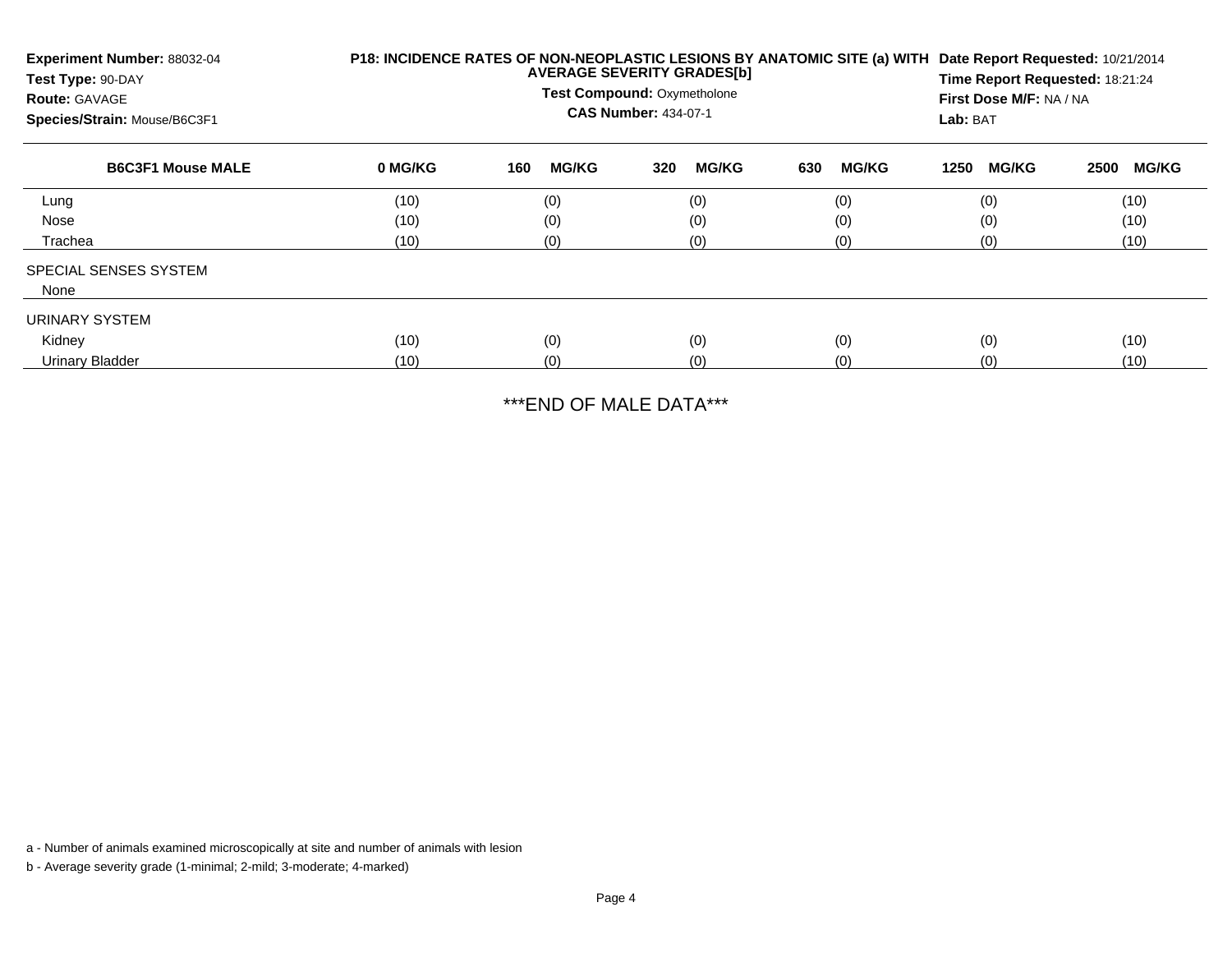| <b>Experiment Number: 88032-04</b><br>Test Type: 90-DAY<br><b>Route: GAVAGE</b><br>Species/Strain: Mouse/B6C3F1 |           | P18: INCIDENCE RATES OF NON-NEOPLASTIC LESIONS BY ANATOMIC SITE (a) WITH Date Report Requested: 10/21/2014<br>Time Report Requested: 18:21:24<br>First Dose M/F: NA / NA<br>Lab: BAT |                     |                     |                      |                      |
|-----------------------------------------------------------------------------------------------------------------|-----------|--------------------------------------------------------------------------------------------------------------------------------------------------------------------------------------|---------------------|---------------------|----------------------|----------------------|
| <b>B6C3F1 Mouse FEMALE</b>                                                                                      | 0 MG/KG   | <b>MG/KG</b><br>160                                                                                                                                                                  | <b>MG/KG</b><br>320 | <b>MG/KG</b><br>630 | <b>MG/KG</b><br>1250 | <b>MG/KG</b><br>2500 |
| <b>Disposition Summary</b>                                                                                      |           |                                                                                                                                                                                      |                     |                     |                      |                      |
| <b>Animals Initially In Study</b>                                                                               | 10        | 10                                                                                                                                                                                   | 10                  | 10                  | 10                   | 10                   |
| <b>Early Deaths</b>                                                                                             |           |                                                                                                                                                                                      |                     |                     |                      |                      |
| <b>Survivors</b>                                                                                                |           |                                                                                                                                                                                      |                     |                     |                      |                      |
| <b>Terminal Sacrifice</b>                                                                                       | 10        | 10                                                                                                                                                                                   | 10                  | 10                  | 10                   | 10                   |
| <b>Animals Examined Microscopically</b>                                                                         | 10        | 10                                                                                                                                                                                   | 10                  | 10                  | 10                   | 10                   |
| <b>ALIMENTARY SYSTEM</b>                                                                                        |           |                                                                                                                                                                                      |                     |                     |                      |                      |
| Esophagus                                                                                                       | (10)      | (0)                                                                                                                                                                                  | (0)                 | (0)                 | (0)                  | (10)                 |
| Gallbladder                                                                                                     | (10)      | (0)                                                                                                                                                                                  | (0)                 | (0)                 | (0)                  | (10)                 |
| Intestine Large, Cecum                                                                                          | (10)      | (0)                                                                                                                                                                                  | (0)                 | (0)                 | (0)                  | (10)                 |
| Intestine Large, Colon                                                                                          | (10)      | (0)                                                                                                                                                                                  | (0)                 | (0)                 | (0)                  | (10)                 |
| Intestine Large, Rectum                                                                                         | (10)      | (0)                                                                                                                                                                                  | (0)                 | (0)                 | (0)                  | (10)                 |
| Intestine Small, Duodenum                                                                                       | (10)      | (0)                                                                                                                                                                                  | (0)                 | (0)                 | (0)                  | (10)                 |
| Intestine Small, Ileum                                                                                          | (10)      | (0)                                                                                                                                                                                  | (0)                 | (0)                 | (0)                  | (10)                 |
| Intestine Small, Jejunum                                                                                        | (10)      | (0)                                                                                                                                                                                  | (0)                 | (0)                 | (0)                  | (10)                 |
| Liver                                                                                                           | (10)      | (0)                                                                                                                                                                                  | (0)                 | (0)                 | (0)                  | (10)                 |
| Pancreas                                                                                                        | (10)      | (0)                                                                                                                                                                                  | (0)                 | (0)                 | (0)                  | (10)                 |
| Salivary Glands                                                                                                 | (10)      | (10)                                                                                                                                                                                 | (10)                | (10)                | (10)                 | (10)                 |
| Parotid GI, Atrophy                                                                                             |           |                                                                                                                                                                                      |                     |                     | 4[1.0]               | 9[1.8]               |
| Submandibul GI, Cytoplasmic Alteration                                                                          |           | 10 [1.0]                                                                                                                                                                             | 10 [1.8]            | 10 [2.0]            | 10 [2.0]             | 10 [2.0]             |
| Stomach, Forestomach                                                                                            | (10)      | (0)                                                                                                                                                                                  | (0)                 | (0)                 | (0)                  | (10)                 |
| Stomach, Glandular                                                                                              | (10)      | (0)                                                                                                                                                                                  | (0)                 | (0)                 | (0)                  | (10)                 |
| Epithelium, Mineralization                                                                                      | $1$ [1.0] |                                                                                                                                                                                      |                     |                     |                      |                      |
| CARDIOVASCULAR SYSTEM                                                                                           |           |                                                                                                                                                                                      |                     |                     |                      |                      |
| <b>Blood Vessel</b>                                                                                             | (10)      | (0)                                                                                                                                                                                  | (0)                 | (0)                 | (0)                  | (10)                 |
| Heart                                                                                                           | (10)      | (0)                                                                                                                                                                                  | (0)                 | (0)                 | (0)                  | (10)                 |

## ENDOCRINE SYSTEM

a - Number of animals examined microscopically at site and number of animals with lesion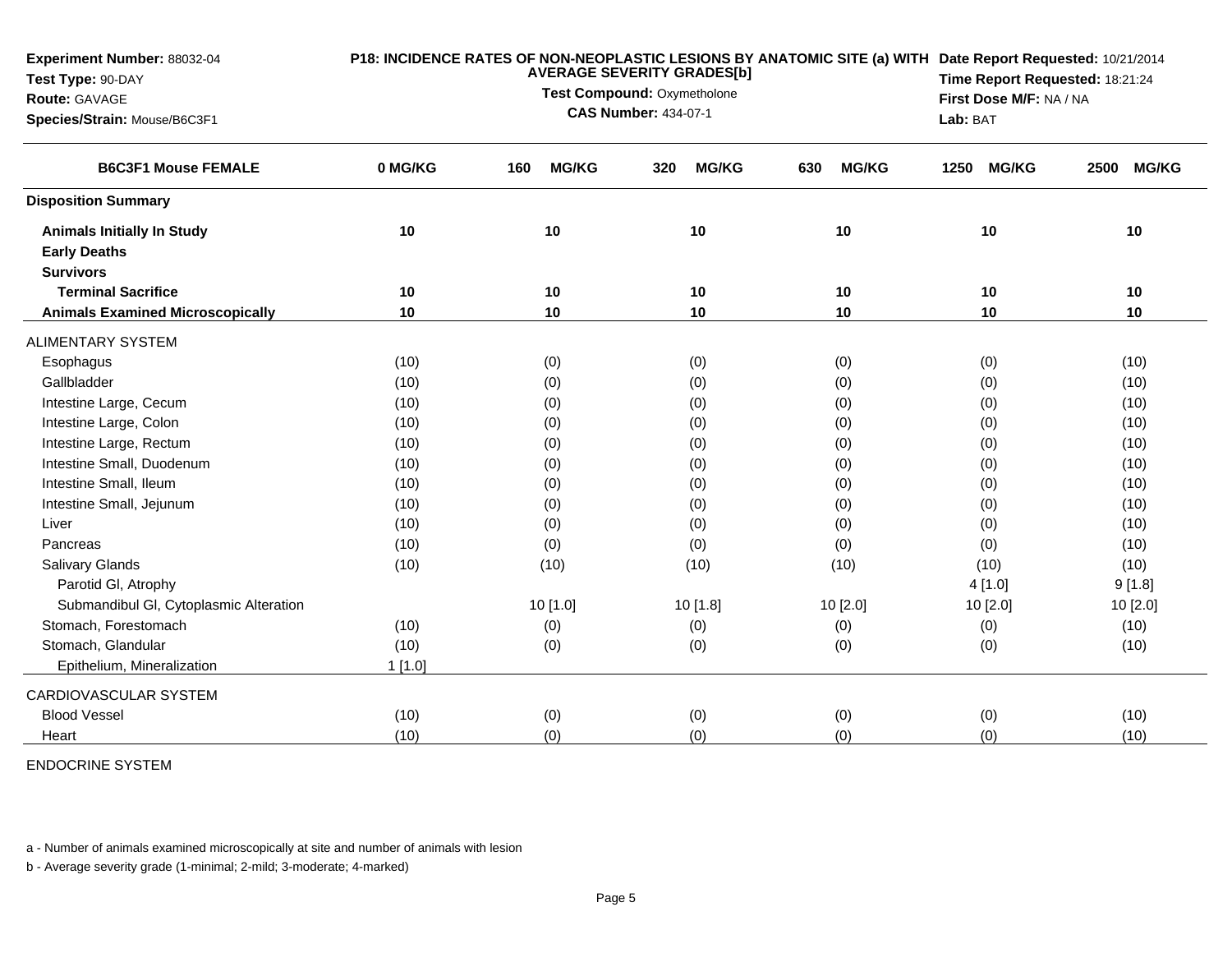| Experiment Number: 88032-04<br>Test Type: 90-DAY<br>Route: GAVAGE<br>Species/Strain: Mouse/B6C3F1 |         | <b>AVERAGE SEVERITY GRADES[b]</b><br>Test Compound: Oxymetholone<br><b>CAS Number: 434-07-1</b> | P18: INCIDENCE RATES OF NON-NEOPLASTIC LESIONS BY ANATOMIC SITE (a) WITH Date Report Requested: 10/21/2014<br>Time Report Requested: 18:21:24<br>First Dose M/F: NA / NA<br>Lab: BAT |                     |                      |                      |
|---------------------------------------------------------------------------------------------------|---------|-------------------------------------------------------------------------------------------------|--------------------------------------------------------------------------------------------------------------------------------------------------------------------------------------|---------------------|----------------------|----------------------|
| <b>B6C3F1 Mouse FEMALE</b>                                                                        | 0 MG/KG | <b>MG/KG</b><br>160                                                                             | <b>MG/KG</b><br>320                                                                                                                                                                  | <b>MG/KG</b><br>630 | 1250<br><b>MG/KG</b> | <b>MG/KG</b><br>2500 |
| <b>Adrenal Cortex</b>                                                                             | (10)    | (0)                                                                                             | (0)                                                                                                                                                                                  | (0)                 | (0)                  | (10)                 |
| Adrenal Medulla                                                                                   | (10)    | (0)                                                                                             | (0)                                                                                                                                                                                  | (0)                 | (0)                  | (10)                 |
| Islets, Pancreatic                                                                                | (10)    | (0)                                                                                             | (0)                                                                                                                                                                                  | (0)                 | (0)                  | (10)                 |
| Parathyroid Gland                                                                                 | (9)     | (0)                                                                                             | (0)                                                                                                                                                                                  | (0)                 | (0)                  | (10)                 |
| Cyst                                                                                              | 1[2.0]  |                                                                                                 |                                                                                                                                                                                      |                     |                      |                      |
| <b>Pituitary Gland</b>                                                                            | (10)    | (0)                                                                                             | (0)                                                                                                                                                                                  | (0)                 | (0)                  | (9)                  |
| <b>Thyroid Gland</b>                                                                              | (10)    | (0)                                                                                             | (0)                                                                                                                                                                                  | (0)                 | (0)                  | (10)                 |
| <b>GENERAL BODY SYSTEM</b><br>None                                                                |         |                                                                                                 |                                                                                                                                                                                      |                     |                      |                      |
| <b>GENITAL SYSTEM</b>                                                                             |         |                                                                                                 |                                                                                                                                                                                      |                     |                      |                      |
| <b>Clitoral Gland</b>                                                                             | (9)     | (10)                                                                                            | (10)                                                                                                                                                                                 | (10)                | (10)                 | (10)                 |
| Hyperplasia                                                                                       |         | 10 [3.0]                                                                                        | 10 [3.0]                                                                                                                                                                             | 10 [3.0]            | 10 [3.0]             | 10 [3.0]             |
| Ovary                                                                                             | (10)    | (10)                                                                                            | (10)                                                                                                                                                                                 | (10)                | (10)                 | (10)                 |
| Corpus Luteum, Atrophy                                                                            |         |                                                                                                 | 7[1.0]                                                                                                                                                                               | 10[1.1]             | 10 [1.7]             | 10 [2.9]             |
| Interstit Cell, Atrophy                                                                           |         |                                                                                                 | 10 [1.0]                                                                                                                                                                             | 10 [1.0]            | 10[1.4]              | 10 [3.0]             |
| Uterus                                                                                            | (10)    | (0)                                                                                             | (0)                                                                                                                                                                                  | (0)                 | (0)                  | (10)                 |
| <b>HEMATOPOIETIC SYSTEM</b>                                                                       |         |                                                                                                 |                                                                                                                                                                                      |                     |                      |                      |
| <b>Bone Marrow</b>                                                                                | (10)    | (0)                                                                                             | (0)                                                                                                                                                                                  | (0)                 | (0)                  | (10)                 |
| Lymph Node, Mandibular                                                                            | (9)     | (0)                                                                                             | (0)                                                                                                                                                                                  | (0)                 | (0)                  | (9)                  |
| Lymph Node, Mesenteric                                                                            | (10)    | (0)                                                                                             | (0)                                                                                                                                                                                  | (0)                 | (0)                  | (10)                 |
| Spleen                                                                                            | (10)    | (0)                                                                                             | (0)                                                                                                                                                                                  | (0)                 | (0)                  | (10)                 |
| Thymus                                                                                            | (10)    | (0)                                                                                             | (0)                                                                                                                                                                                  | (0)                 | (0)                  | (10)                 |
| <b>INTEGUMENTARY SYSTEM</b>                                                                       |         |                                                                                                 |                                                                                                                                                                                      |                     |                      |                      |
| Mammary Gland                                                                                     | (10)    | (0)                                                                                             | (0)                                                                                                                                                                                  | (0)                 | (0)                  | (10)                 |
| Skin                                                                                              | (10)    | (0)                                                                                             | (0)                                                                                                                                                                                  | (0)                 | (0)                  | (10)                 |
| MUSCULOSKELETAL SYSTEM                                                                            |         |                                                                                                 |                                                                                                                                                                                      |                     |                      |                      |
| Bone                                                                                              | (10)    | (0)                                                                                             | (0)                                                                                                                                                                                  | (0)                 | (0)                  | (10)                 |

a - Number of animals examined microscopically at site and number of animals with lesion